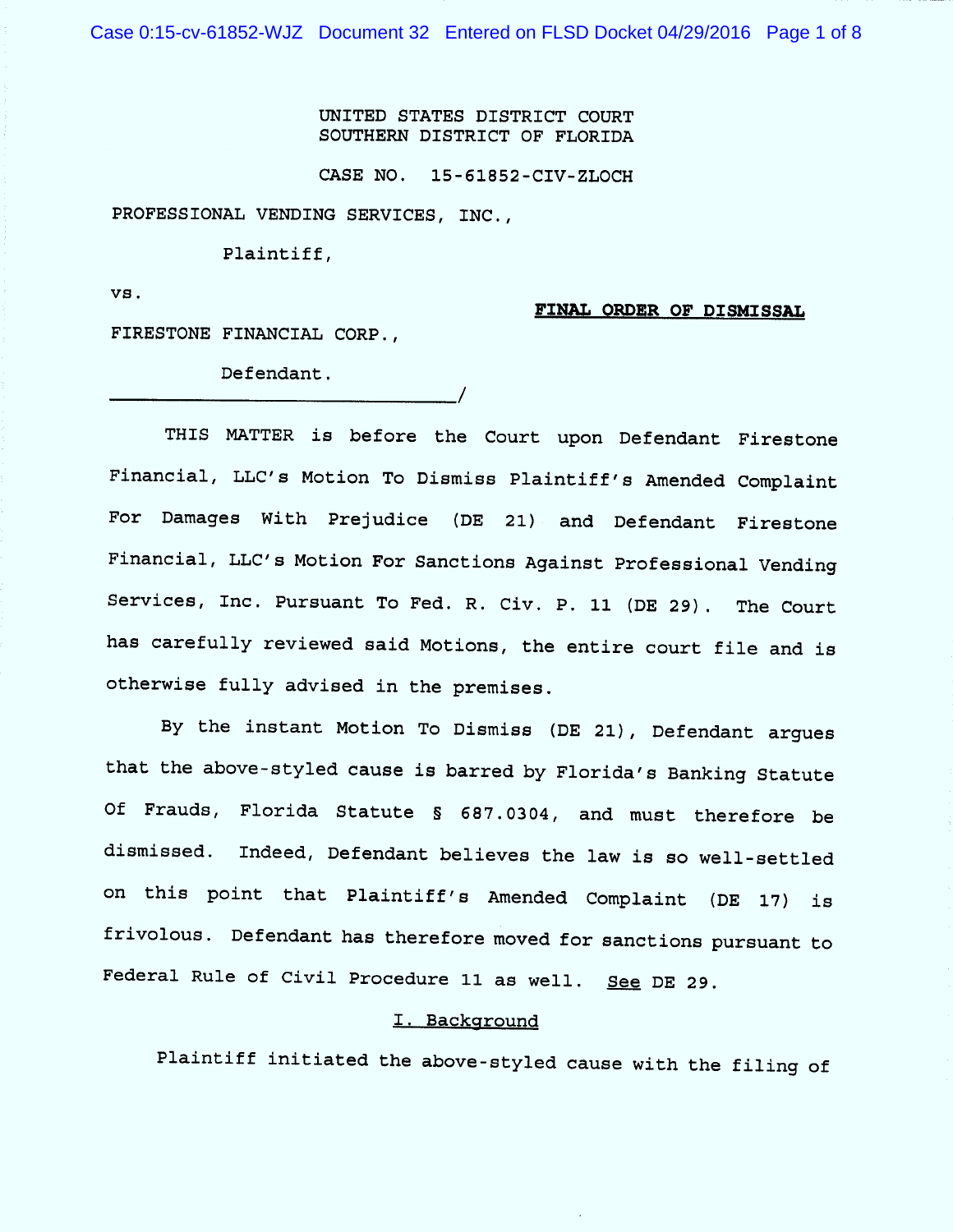its initial Complaint (DE l). The pertinent general allegations of Plaintiff's initial Complaint (DE 1) are as follows: In December 2014, Plaintiff contacted Defendant to apply for a \$750,000. 00 loan to assist in financing Plaintiff's purchase of a vending company. Thereafter, Defendant advised Plaintiff that its loan had been approved and authorized in the amount of \$750,000.00. Upon this representation, Plaintiff placed a \$150,000.00 non-refundable deposit towards the purchase of the vending company. In January 2015, when Plaintiff intended to close on its purchase, Defendant provided loan closing documents that reflected a loan in the amount of \$301,250.70. The purchase and sale of the vending company ultimately fell through. Plaintiff contends that the sale's collapse was "a direct result of [Defendant's] actions and breach of its oral agreement to fund \$750,000.00. . . . "

The initial Complaint (DE 1) asserted one count for breach of oral contract and one count for negligent misrepresentation, both pursuant to Florida law. Shortly after being served with Plaintiff's initial Complaint (DE 1), Defendant's counsel informed Plaintiff's counsel that Plaintiff's claims were barred by Florida's Banking Statute of Frauds. In turn, Plaintiff filed its Amended Complaint (DE 17).

The material general allegations of the Amended Complaint (DE l7) are identical to those set forth above. Plaintiff's Amended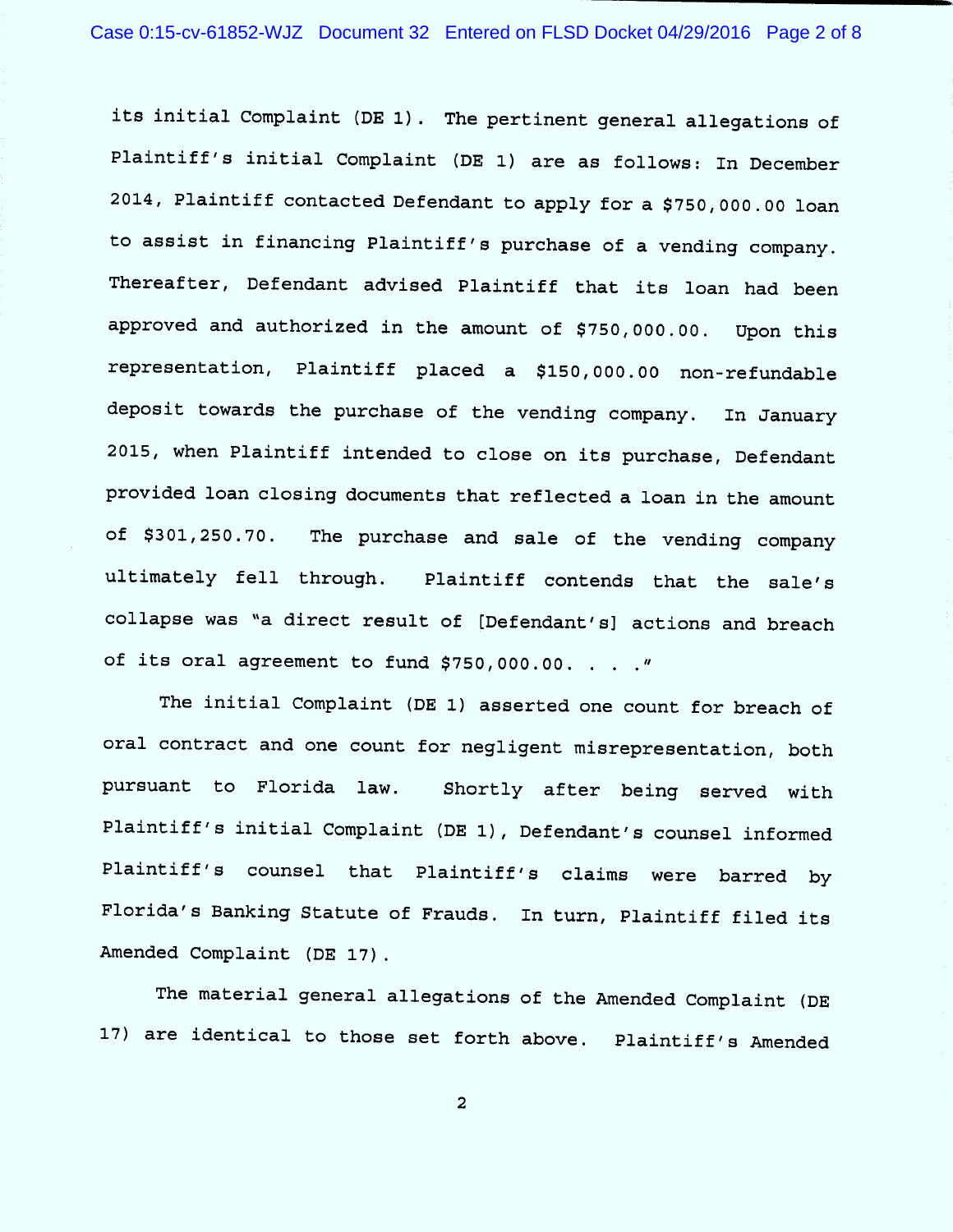Complaint (DE l7) substitutes a claim for promissory estoppel in place of the breach of oral contract claim and alters some of the allegations in Plaintiff's negligent misrepresentation claim . Defendant now moves to dismiss Plaintiff's Amended Complaint (DE 17), arguing that both of the claims therein are barred by Florida's Banking Statute of Frauds. See DE 21. After filing Defendant 's Motion To Dismiss (DE 21), Defendant's counsel advised Plaintiff's counsel that the claims in Plaintiff's Amended Complaint (DE l7) fail for the same reasons as those in the initial Complaint (DE 1). Defendant's counsel notified Plaintiff's counsel of its intention to move for sanctions. Plaintiff did not dismiss the case and Defendant now moves for sanctions pursuant to Federal Rule of Civil Procedure 11 as well. See DE 29.

## 11 . Standard On A Motion To Dismiss

Under Fed. R. Civ. P. 8(a), a pleading "must contain . . . a short and plain statement of the claim showing that the pleader is entitled to relief." Fed. R. Civ. P. 8(a). The Supreme Court has exp lained that Rule 8 ''does not require 'detailed factual allegations,' but it demands more than an unadorned, the-defendant-unlawfully-harmed-me accusation. A pleading that offers 'labels and conclusions' or 'a formulaic recitation of the elements of a cause of action will not do.'" Ashcroft v. Iqbal, l29 Ct. 1937, 1949 (2009). Therefore, in order to defeat a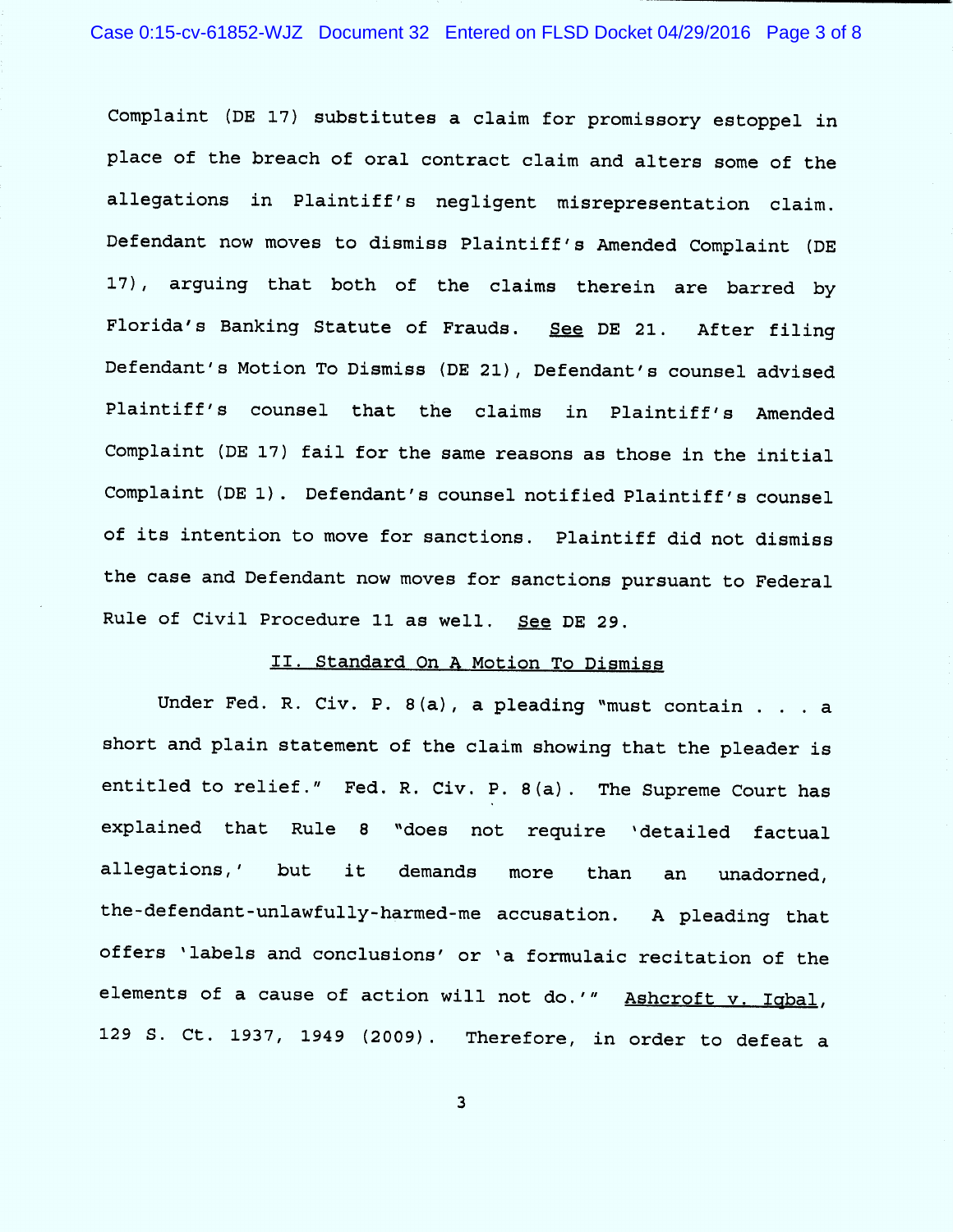motion to dismiss, a complaint must allege facts which render its legal claims facially plausible. Bell Atlantic v. Twombly, 550 U .S. 544 (2007). Facial plausibility is achieved when the district court can reasonably infer from the facts that the defendant is liable for the alleged wrongdoing. Igbal, 129 S. Ct. at 1949.

## III. Analysis

Florida law precludes claims by borrowers against lenders based on oral lending agreements. Section 687. 0304, Florida Statutes-or Florida's Banking Statute of Frauds--provides that a "debtor may not maintain an action on a credit agreement unless the agreement is in writing, expresses consideration, sets forth the relevant terms and conditions, and is signed by the creditor and the debtor." Fla. Stat.  $\S$  687.0304(2) (2015). A credit agreement is "an agreement to lend or forebear repayment of money, goods, or things, to otherwise extend credit, or to make any other financial accommodation." Fla. Stat.  $\S$  687.0304(1)(a). The statute is designed to "protect lenders from liability for actions or statements a lender might make in the context of counseling or negotiating with the borrower which the borrower construes as an agreement, the subsequent violation of which is actionable against the lender." Brenowitz v. Centr. Nat. Bank, 597 So. 2d 340, 342 (Fla. Dist. Ct. App. 1992).

This statute unambiguously bars any contract action based on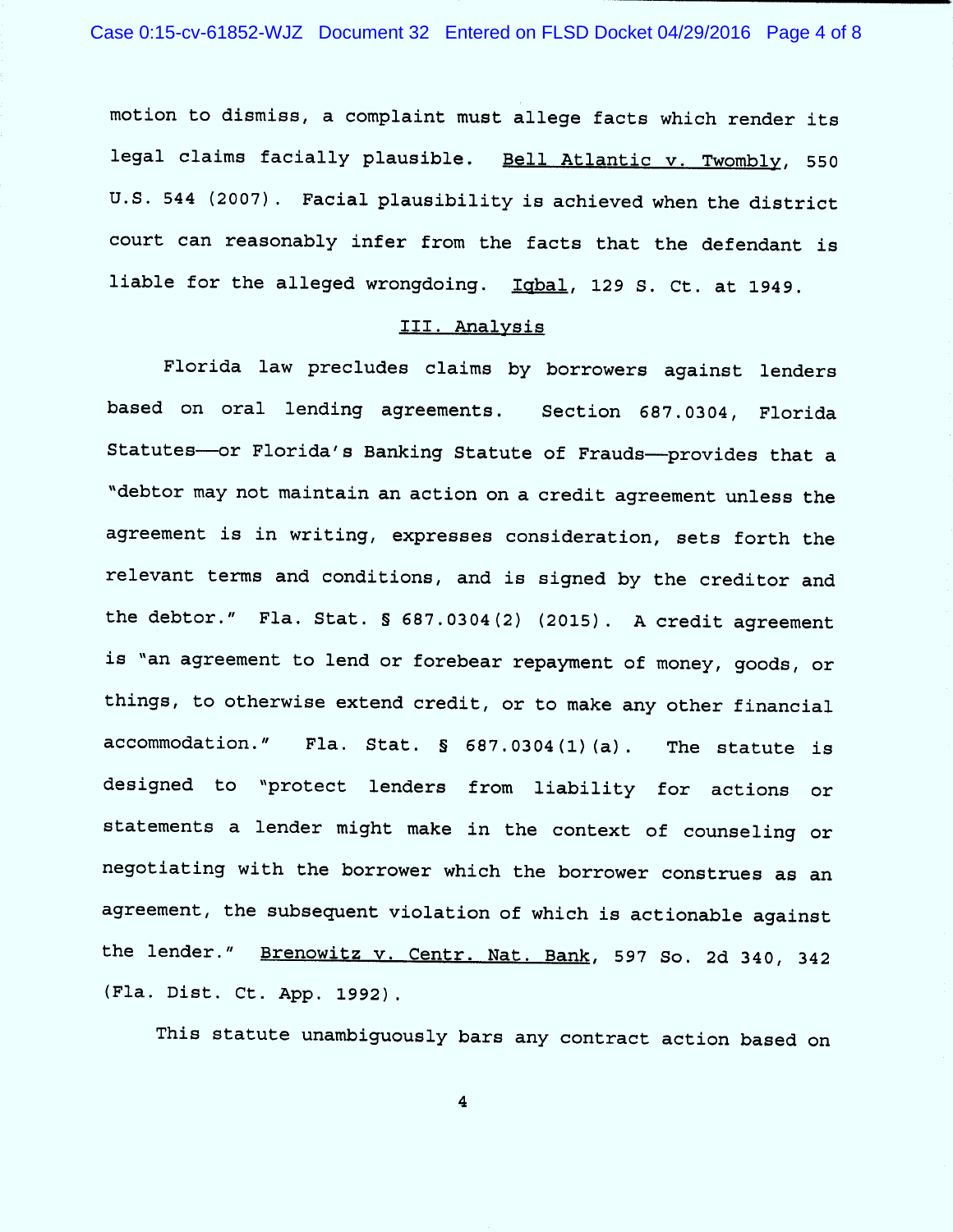an alleged oral credit agreement. Puff 'N Stuff of Winter Park, Inc. v. Bell, 683 So. 2d 1176, 1177 (Fla. Dist. Ct. App. 1996). For that reason, the claim for breach of oral contract contained in Plaintiff's initial Complaint (DE 1) would have failed as a matter of law. But courts have also interpreted Florida's Banking Statute of Frauds to preclude other claims that are premised on oral promises to lend, including claims for promissory estoppel and negligent misrepresentation. See Dixon v. Countrywide Home Loans, Inc., 710 F. Supp. 2d 1325, 1330 (S.D. Fla. 2010) (negligent misrepresentation); Mark Andrew of Palm Beaches, Ltd. v. GMAC Commercial Mortg. Corp., 265 F. Supp. 2d 366, 382 (S.D.N.Y. 2003) (applying Florida law) (promissory estoppel and negligent misrepresentation); University Creek Associates II, Ltd. v. Boston American Financial Group, Inc., 100 F. Supp. 2d 1345, 1351 (S.D. Fla. 2000) (promissory estoppel). These decisions are in line with the protections courts have placed to support Florida's general Statute of Frauds .

Florida law prohibits a party from asserting promissory estoppel in place of a claim that would otherwise be barred by the Statute of Frauds. Coral Way Properties, Ltd. v. Roses, 565 So. 2d 372, 374 (Fla. Dist. Ct. App. 1990) (quoting Tanenbaum v. Biscayne Osteopathic Hosp., Inc., 190 So. 2d 777 (Fla. 1937)). This prohibition prevents parties from circumventing the Statute of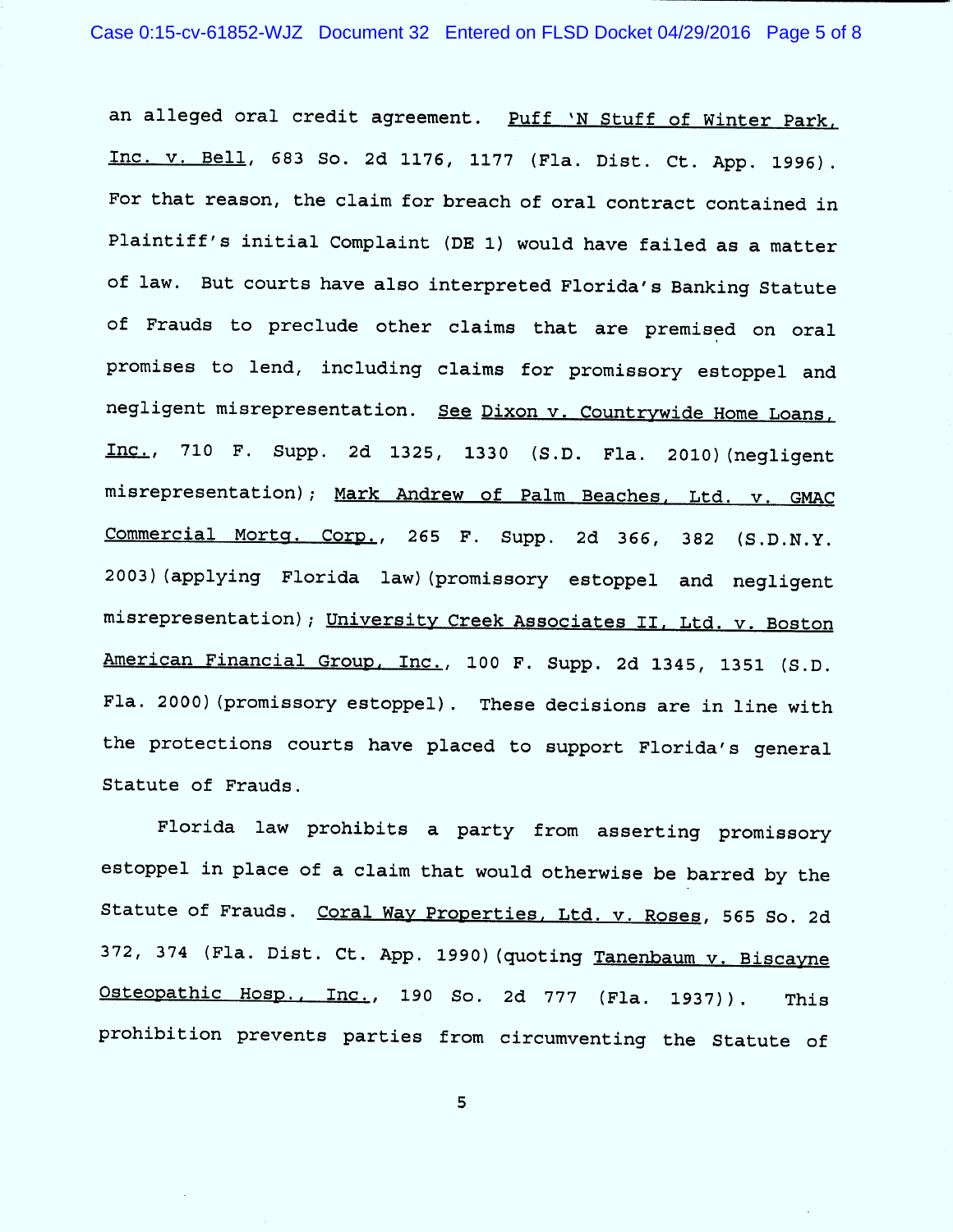Frauds by way of a judicially created doctrine. Tanenbaum, 190 So. 2d at 779. And this rationale applies with equal force to Florida 's Banking Statute of Frauds . Mark Andrew, 265 F. Supp. 2d at 382 .

Florida law also precludes plaintiffs from recovering on tort claims that arise out of the same conduct and representations that form the basis of an oral contract that would be barred by the Statute of Frauds. Bankers Trust v. Basciano, 960 So. 2d 773, 778 (Fla. Dist. Ct. App. 2007) (the Statute of Frauds bars claims "premised on the same conduct and representations that were insufficient to form a contract and are merely derivative of the unsuccessful claim"). Thus, to the extent an oral credit agreement would be barred by Florida 's Banking Statute of Frauds, so too is a claim for negligent misrepresentation that flows from that alleged oral agreement. Mark Andrew, 265 F. Supp. 2d at 382.

The claims set forth in Plaintiff's Amended Complaint (DE l7) are barred by Florida's Banking Statute of Frauds. Taken together, the allegations in the Amended Complaint (DE l7) claim that Defendant made an oral agreement to lend to Plaintiff a different amount than Defendant's loan closing documents ultimately reflected. This agreement to lend is, by definition, a "credit agreement" within the ambit of § 687.0304. Plaintiff's claims for negligent misrepresentation and promissory estoppel flow from that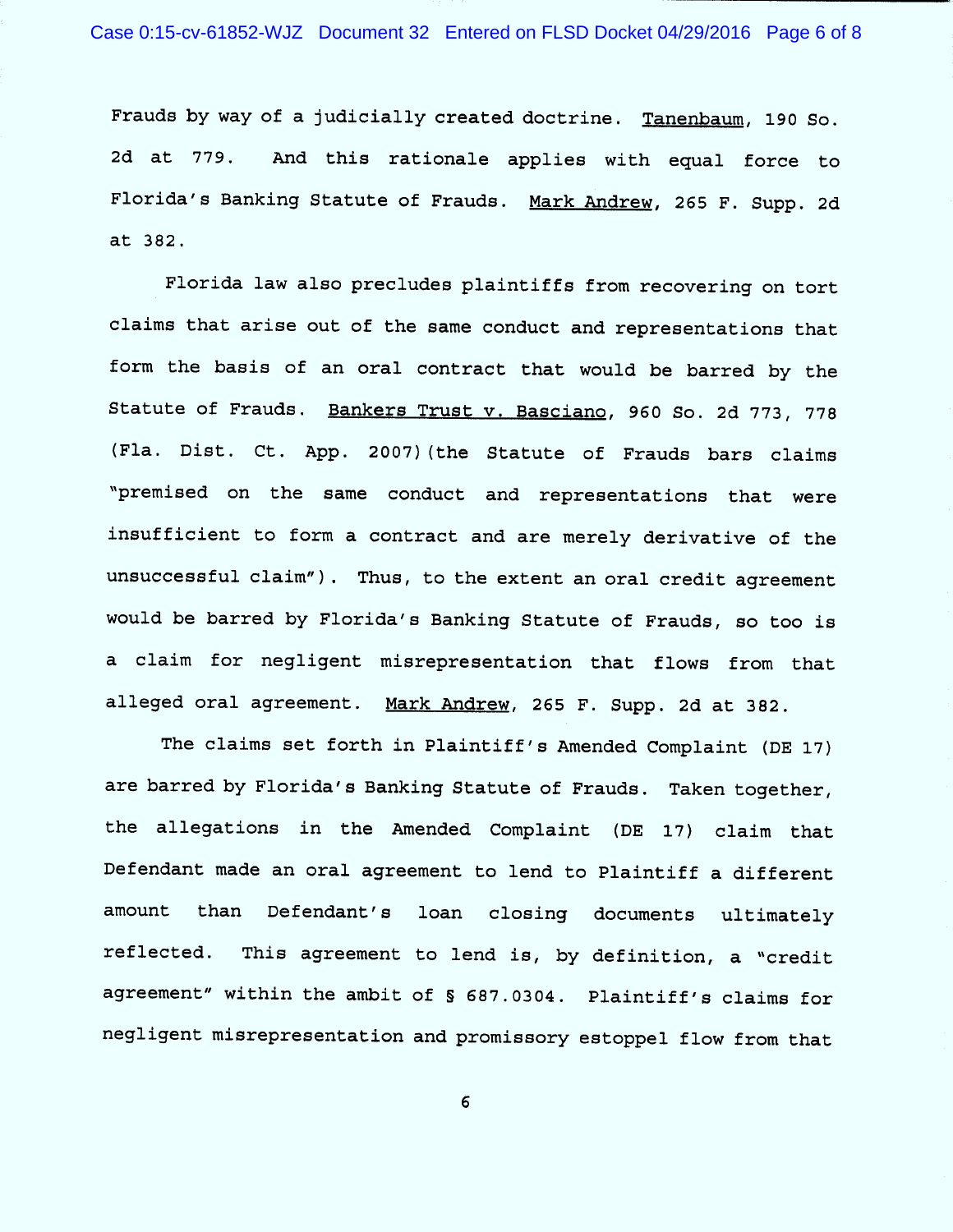oral agreement, which is unenforceable under Florida's Banking Statute of Frauds. These claims are barred and must be dismissed . As for Defendant's Rule 11 Motion (DE 29), the Court finds that sanctions are not warranted and will deny said Motion.

Finally, the Court notes that while leave is generally given when the Court dismisses a complaint for failure to state a claim, the Court finds that leave to amend is not appropriate under the unique circumstances of this case. Plaintiff had ample opportunity to amend its Complaint to state a claim for relief. Indeed, when Defendant first notified Plaintiff that its claims were barred by Florida's Banking Statute of Frauds, Plaintiff amended its initial Complaint (DE Plaintiff's Amended Complaint (DE l7) for failure to state a claim and advised Plaintiff that its new claims were also barred. At See DE 17. Defendant moved to dismiss this juncture, Plaintiff still had the opportunity to file a Second Amended Complaint, alleging claims cognizable by law, but it failed to do so. Plaintiff is therefore not prejudiced by this dismissal, which the Court notes is without prejudice. Plaintiff's failure to amend when it had the opportunity to do so warrants this result.

Accordingly, after due consideration, it is

ORDERED AND ADJUDGED as follows:

1. Defendant Firestone Financial, LLC's Motion For Sanctions Against Professional Vending Services, Inc. Pursuant To Fed. R.

 $\overline{7}$